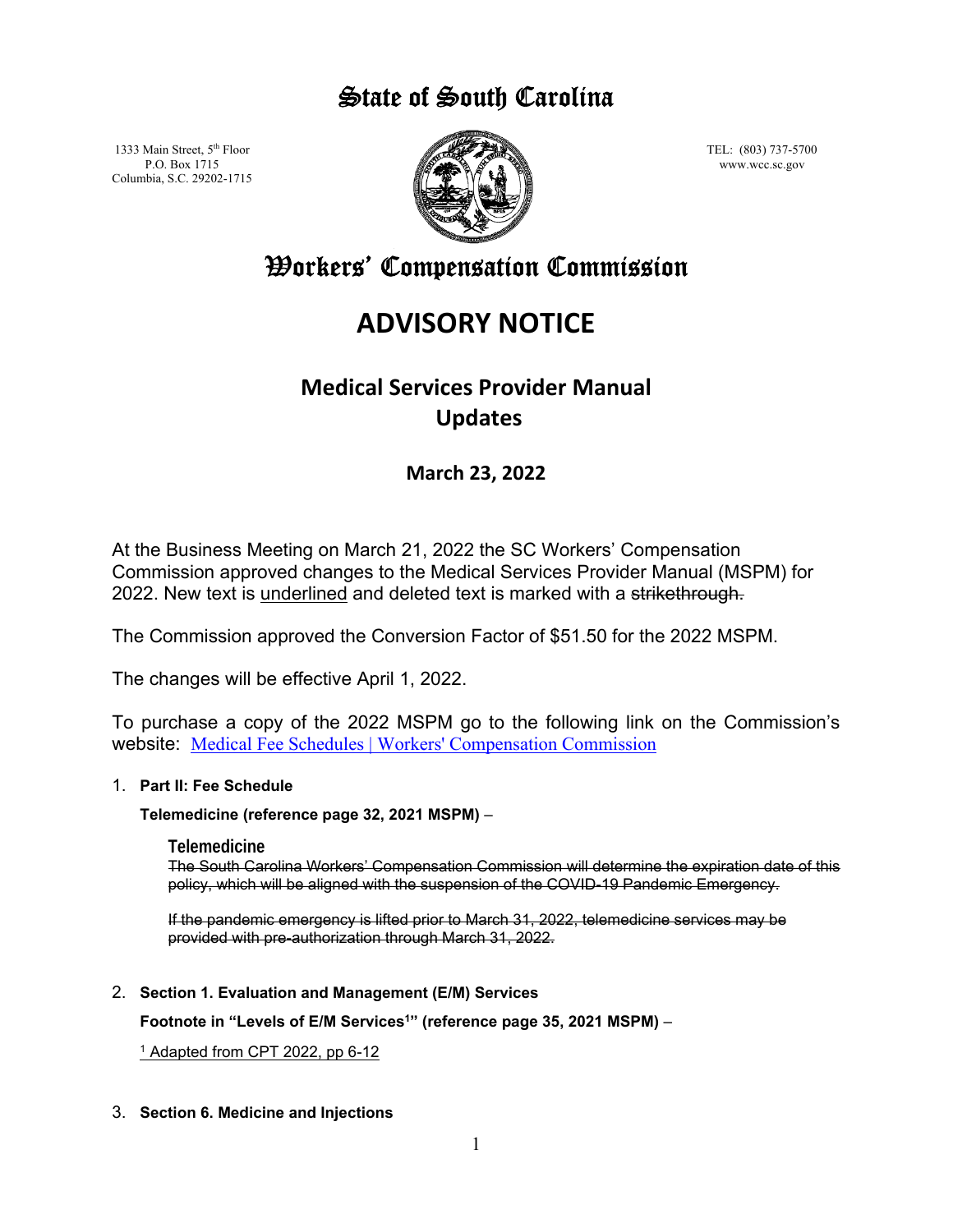#### **Over the Counter Preparations (reference page 456, 2021 MSPM)** –

#### **OVER-THE-COUNTER PREPARATIONS**

Physician dispensed eOver-the-counter preparations dispensed by the provider a healthcare practitioner from the office must be preauthorized prior to dispensing. With the exception of nonprescription strength patches, CPT code 99070 must be used to bill for over-the-counter (proprietary) preparations. The name of the preparation, dosage, and package size must be listed either on the claim form or in the attached office report. The charge must not exceed actual cost plus an additional 20 percent. Payment will not be made for nutrient preparations and other dietary supplements.

Non-prescription strength patches shall be reimbursed at the lesser of actual cost plus 20% or \$70.00 for a 30-day supply, pro-rated based on the number of days dispensed.

#### 4. **Section 8. Special Reports and Services**

|              | Medical Testimony by Deposition (reference pages 528 - 529, 2021 MSPM) |                |                   |
|--------------|------------------------------------------------------------------------|----------------|-------------------|
|              |                                                                        | MAP<br>NON FAC | MAP<br><b>FAC</b> |
| <b>SC004</b> | Testimony by deposition, physician, first hour                         | 600.00         | 600.00            |
| <b>SC005</b> | Testimony by deposition, physician, each additional                    | 150.00         | 150.00            |
|              | quarter hour first hour                                                |                |                   |

#### 5. **Section 10. Pharmacy**

#### **Prescription Strength Topical Compounds (reference page 740, 2021 MSPM)** –

#### **PRESCRIPTION TOPICAL MEDICATIONS**

- 1. Payment for prescription topical medications shall be \$240.00 for a 30-day supply, pro-rated based on the number of days supply dispensed, not to exceed 90 days, plus a single dispensing fee of \$5.00.
- 2. Physicians are urged to prescribe therapeutically equivalent medications or over-the-counter medications when available in lieu of a prescription-strength topical medication.

#### **PRESCRIPTION TOPICAL COMPOUND MEDICATIONS**

Compound drugs must be preauthorized for each dispensing. In order to qualify as a compound under this section, the medication must require a prescription; the ingredients must be combined, mixed, or altered by a licensed pharmacist or a pharmacy technician being overseen by a licensed pharmacist, a licensed physician, or, in the case of an outsourcing facility, a person under the supervision of a licensed pharmacist; and it must create a medication tailored to the needs of an individual patient. All ingredient materials must be listed by quantity used per prescription. Continued use (refills) may require documentation of effectiveness including functional improvement. Fees include materials, shipping and handling, and time. Automatic refilling is not allowed.

- 1. Payment for prescription topical compound medications, shall be the lesser of:
	- a. The sum of the average wholesale price by gram weight for each ingredient based on the original manufacturer's NDC Number for the ingredient; or
	- b. \$240.00 for a 30-day supply, pro-rated based on the number of days supply dispensed, not to exceed 90 days; Plus a single dispensing fee of \$5.00.